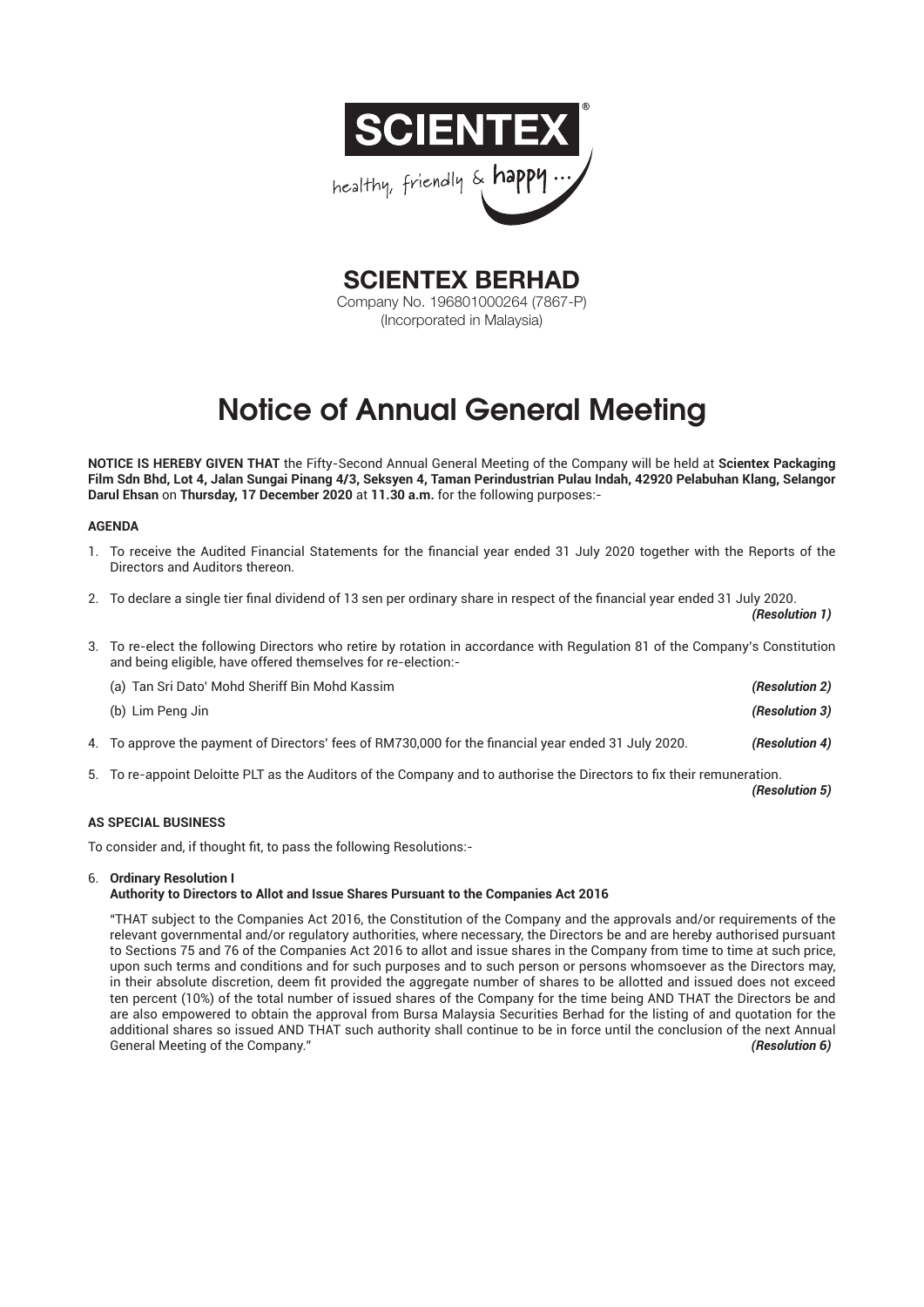# 7. **Ordinary Resolution II**

**Proposed Renewal of the Authority to Allot and Issue New Ordinary Shares in the Company ("New Scientex Shares"), for the Purpose of the Company's Dividend Reinvestment Plan ("DRP") that Provides the Shareholders of the Company ("Shareholders") the Option to Elect to Reinvest Their Cash Dividend in New Scientex Shares**

 "THAT pursuant to the DRP as approved by the Shareholders at the Extraordinary General Meeting held on 6 December 2017 and subject to the approval of the relevant regulatory authority (if any), approval be and is hereby given to the Company to allot and issue such number of New Scientex Shares from time to time as may be required to be allotted and issued pursuant to the DRP until the conclusion of the next Annual General Meeting of the Company upon terms and conditions and to such persons as the Directors of the Company may, in their absolute discretion, deem fit and in the best interest of the Company PROVIDED THAT the issue price of the said New Scientex Shares shall be fixed by the Directors at not more than ten percent (10%) discount to the adjusted five (5)-day volume weighted average market price ("VWAMP") of New Scientex Shares immediately prior to the price-fixing date, of which the VWAMP shall be adjusted ex-dividend before applying the aforementioned discount in fixing the issue price of New Scientex Shares.

 AND THAT the Directors and the Secretaries of the Company be and are hereby authorised to do all such acts and enter into all such transactions, arrangements, deeds, undertakings and documents as may be necessary or expedient in order to give full effect to the DRP with full power to assent to any conditions, modifications, variations and/or amendments as may be imposed or agreed to by any relevant authorities (if any) or consequent upon the implementation of the said conditions, modifications, variations and/or amendments, by the Directors as they may, in their absolute discretion, deem fit and in the best interest of the Company." *(Resolution 7)*

## 8. **Ordinary Resolution III Proposed Renewal of Share Buy-Back Authority**

 "THAT subject to the rules, regulations, orders and guidelines made pursuant to the Companies Act 2016 ("Act"), provisions of the Constitution of the Company and the Main Market Listing Requirements of Bursa Malaysia Securities Berhad ("Bursa Securities") and any other relevant authorities, the Company be and is hereby authorised to purchase on the market and/or hold such number of the Company's issued ordinary shares ("Scientex Shares") through Bursa Securities ("Proposed Share Buy-Back") as may be determined by the Directors of the Company ("Directors") from time to time upon such terms and conditions as the Directors may deem fit, necessary and expedient in the interest of the Company subject to the following:-

- (a) The maximum number of Scientex Shares which may be purchased and/or held by the Company at any point of time pursuant to the Proposed Share Buy-Back shall not exceed ten percent (10%) of the total number of issued shares of the Company for the time being quoted on Bursa Securities;
- (b) The maximum fund to be allocated by the Company for the Proposed Share Buy-Back shall not exceed the retained earnings of the Company based on its latest audited financial statements. As at 31 July 2020, the audited retained earnings of the Company was RM131,878,000; and
- (c) The authority conferred by this resolution will be effective immediately upon the passing of this Ordinary Resolution and will expire at the conclusion of the next Annual General Meeting of the Company, unless renewed or earlier revoked or varied by ordinary resolution of the shareholders of the Company in a general meeting or the expiration of the period within which the next Annual General Meeting after the date is required by law to be held, whichever occurs first, but not so as to prejudice the completion of purchase(s) by the Company before the aforesaid expiry date and, in any event, in accordance with the provisions of the Main Market Listing Requirements of Bursa Securities or any other relevant authorities.

THAT the Directors be and are hereby authorised to deal with the shares purchased by the Company pursuant to the Proposed Share Buy-Back in their absolute discretion and that the shares so purchased may be retained as treasury shares, distributed as share dividends to the shareholders, resold on the market of Bursa Securities, transferred and/or cancelled in accordance with the Act and/or be dealt with in such other manner as prescribed by the Act, rules, regulations and orders made pursuant to the Act, the Main Market Listing Requirements of Bursa Securities and any other relevant authorities for the time being in force, as may be selected and determined by the Directors from time to time.

 AND THAT the Directors be and are hereby authorised to take all steps as are necessary or expedient to implement or to give effect to the Proposed Share Buy-Back with full powers to amend and/or assent to any conditions, modifications, variations or amendments (if any) as may be imposed by the relevant governmental/regulatory authorities from time to time and to do all such acts and things as they may deem necessary or expedient in order to implement, finalise and give full effect in relation thereto." *(Resolution 8)*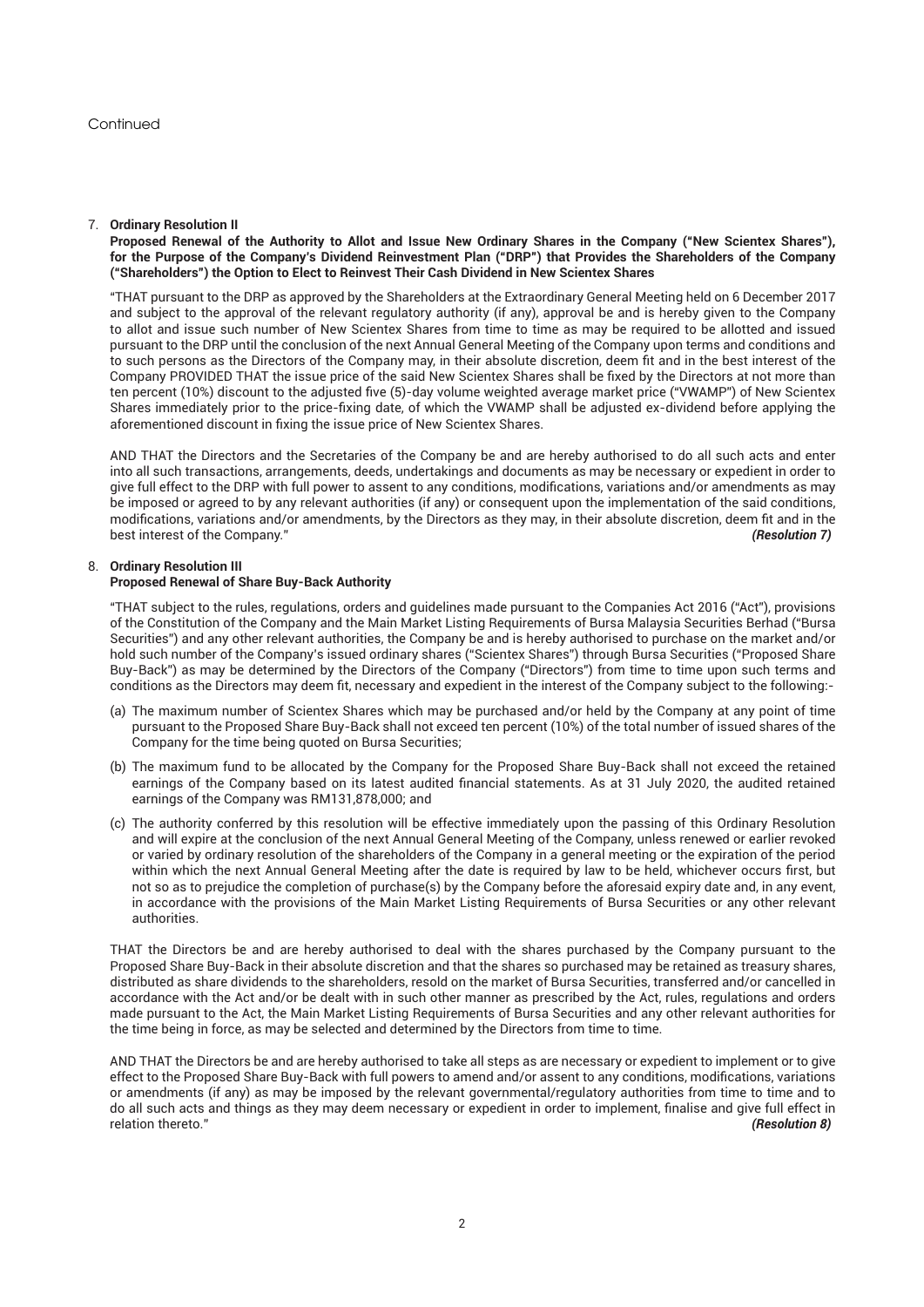Continued

## **NOTICE OF DIVIDEND ENTITLEMENT AND PAYMENT**

**NOTICE IS HEREBY GIVEN THAT** subject to the approval of the shareholders, the proposed single tier final dividend will be paid on 13 January 2021 to shareholders whose names appeared in the Record of Depositors of the Company on 5 January 2021.

A depositor shall qualify for entitlement only in respect of:

- (a) Shares transferred into the depositor's securities account before 4.30 p.m. on 5 January 2021;
- (b) Shares deposited into the depositor's securities account before 12.30 p.m. on 4 January 2021 (in respect of shares which are exempted from mandatory deposit); and
- (c) Shares bought on Bursa Malaysia Securities Berhad on a cum entitlement basis according to Rules of Bursa Malaysia Securities Berhad.
- By Order Of The Board

**TUNG WEI YEN** (MAICSA 7062671) (SSM Practising Certificate No. 201908003813) **ONG LING HUI** (MAICSA 7065599) (SSM Practising Certificate No. 202008000555) Secretaries

Shah Alam 18 November 2020

#### *Notes:-*

### *1. Appointment of Proxies and Entitlement of Attendance*

- *(i) A member entitled to attend, participate, speak and vote at the meeting is entitled to appoint at least one proxy to attend, participate, speak and vote in his/her stead and where a member appoints two or more proxies, he/she shall specify the proportion of his/her shareholdings to be represented by each proxy. A proxy need not be a member of our Company. There is no restriction as to the qualification of the proxy.*
- *(ii) Every member of our Company including authorised nominees as defined under the Securities Industry (Central Depositories) Act 1991 (SICDA), and Exempt Authorised Nominees who holds ordinary shares in our Company for multiple owners in one securities account (Omnibus Account), is entitled to appoint at least one person as his/her proxy to exercise all or any of his/her rights to attend, participate, speak and vote instead of him/her at our Annual General Meeting ("AGM"), and that such proxy(ies) need not be a member(s) of our Company. The appointment of more than one proxy in respect of any particular securities account or omnibus account shall specify the proportion of the member's shareholding to be represented by each proxy.*
- *(iii) The instrument appointing a proxy shall be in writing under the hand of the appointor or his/her attorney duly authorised in writing or if such appointor is a corporation, either be executed under its common seal or under the hand of two authorised officers, one of whom shall be a director, or its attorney duly authorised in writing.*
- *(iv) The form of proxy must be deposited at the registered office of the Company at No. 9, Persiaran Selangor, Seksyen 15, 40200 Shah Alam, Selangor Darul Ehsan, not less than 48 hours before the stipulated time fixed for the holding of the meeting or at any adjournment thereof.*
- *(v) In respect of deposited securities, only members whose names appear in our Record of Depositors as at 9 December 2020 shall be regarded as a member and entitled to attend, participate, speak and vote at the meeting or appoint proxy to attend, participate, speak and/or vote on his/her behalf.*

## *2. Audited Financial Statements*

*Agenda 1 is for discussion at the meeting and no voting is required.*

## *3. Re-election of Directors*

*The Directors who are subject to re-election have been assessed by the Board of Directors of the Company through the Nomination and Remuneration Committee.*